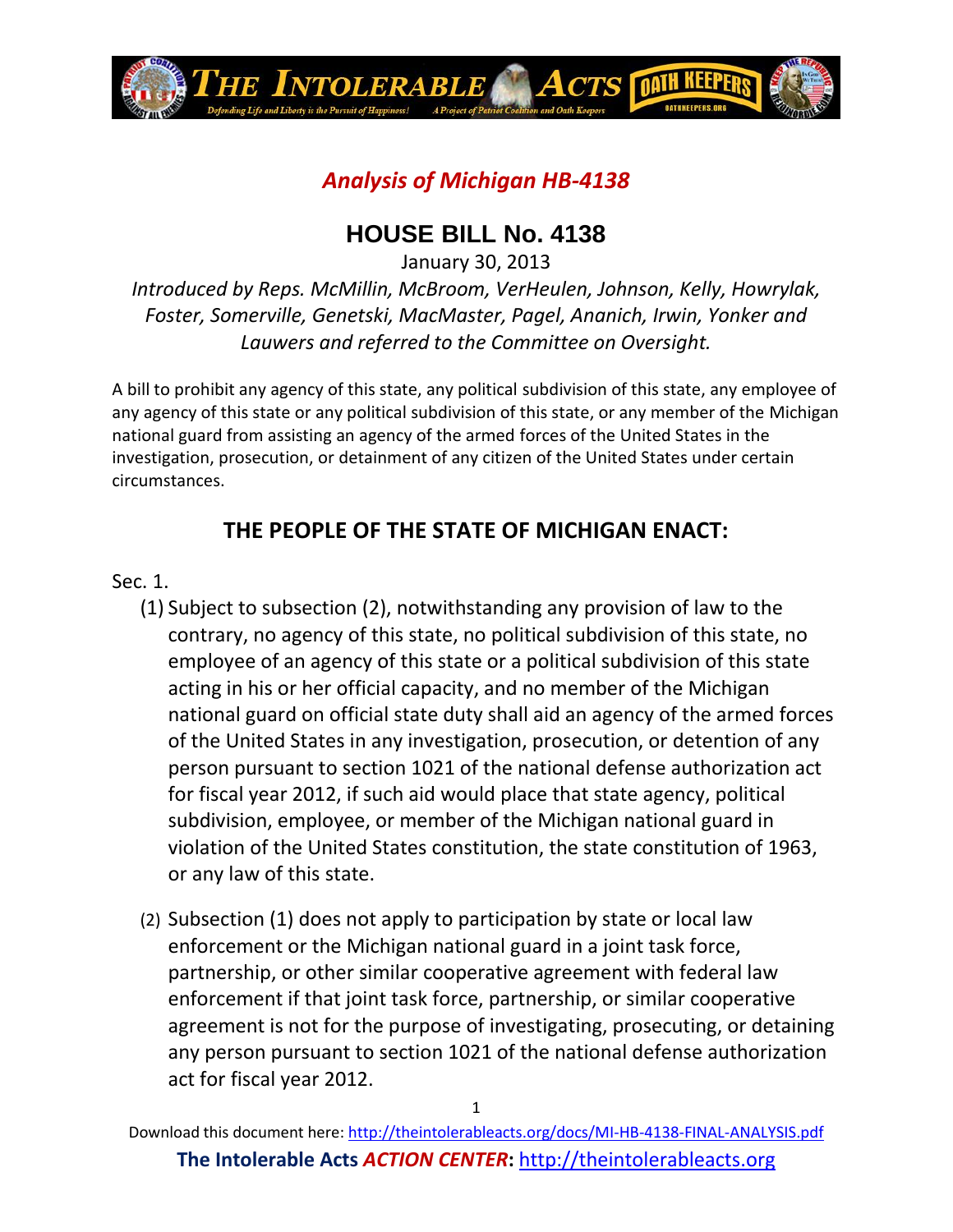

## **ANALYSIS**

- *1. U.S. armed forces fall under the Dept. of Defense, and wage war. Sub-section (1) merely says Michigan employees can't help the U.S. Armed Forces detain Michigan "citizens" under the 2012 NDAA if it's unconstitutional. This changes nothing, and provides Michiganders and other persons in Michigan with zero protections against "indefinite military detention."*
- *2. In fact, Sub-section (1) merely states the obvious. Don't violate your oath, whatever that means. If the Michigan Legislature feels something is unconstitutional in the 2012 NDAA, they should say so explicitly.*
- *3. Also, it doesn't require the official Michigan entities aforementioned to interpose, just not to participate. That's not comforting. This tells Michigan law enforcement to "stand down" in the face of tyrannical and unconstitutional acts by the feds, rather than to "step up" and defend the Constitution.*
- *4. Federal law enforcement agencies fall under the Dept. of Justice and enforce federal laws. Sub-section (2) of this law exempts all those aforementioned agencies for helping federal law enforcement commit the same unconstitutional acts in partnership with the federal government as long as the arrangement wasn't specifically made for the express purpose of detaining citizens.*
- *5. Since the 2012 NDAA was signed into law Dec. 31, 2011, then the prohibition doesn't apply to most (if not all) of the joint task forces, and other similar arrangements between Michigan and agencies of the federal government.*
- 6. *This bill does not call the "indefinite detention" provisions unconstitutional, and leaves not just the citizens exposed, but also those state agencies and agents who are in working arrangements (MOU's) with federal agencies. Interposition legislation is needed.*